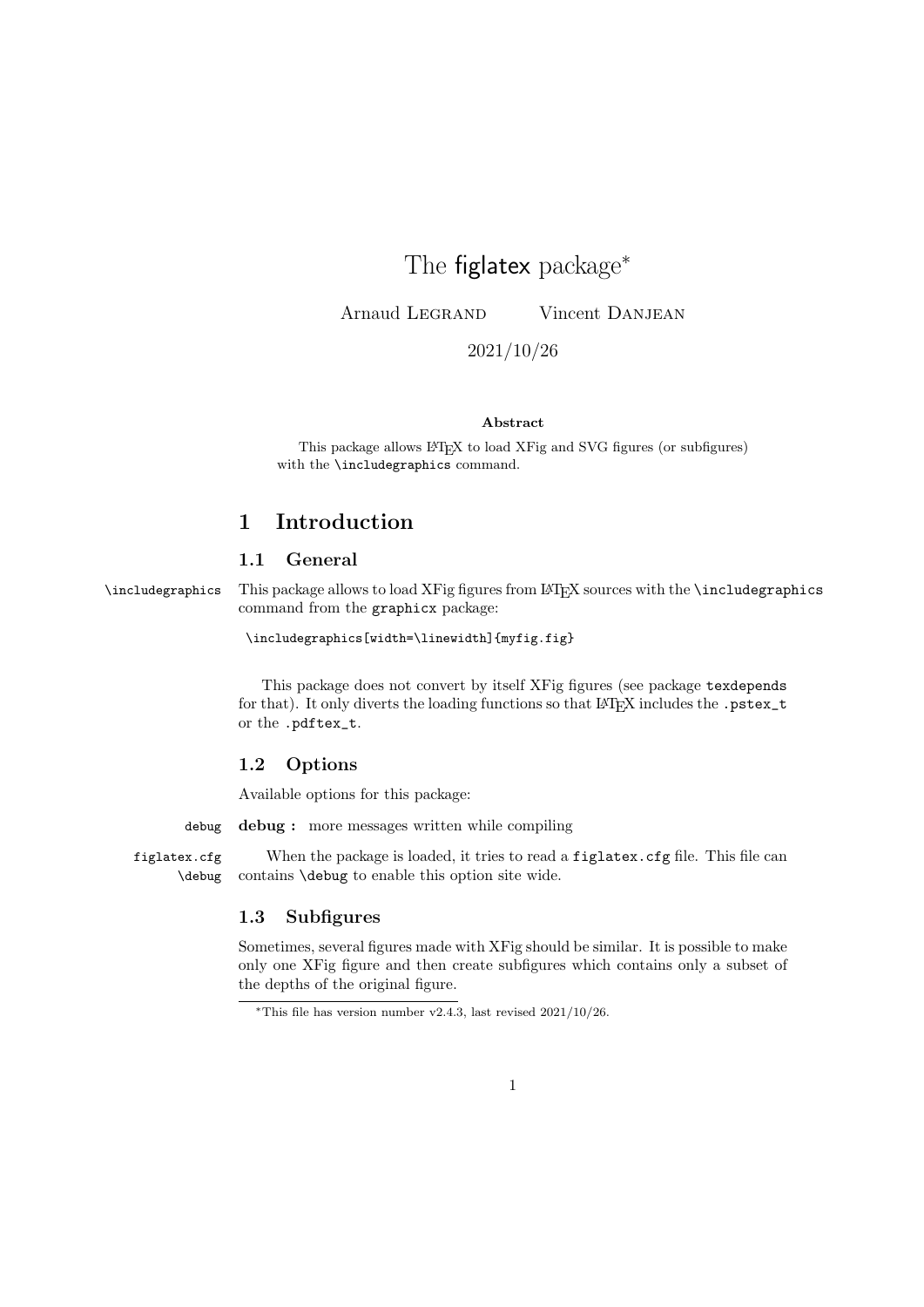## 2 Implementation

## 2.1 figlatex

⟨∗package⟩

Options definitions

```
debug
```
 \newif\ifFL@debug \DeclareOption{debug}{% \global\FL@debugtrue% }

We load the config file if it exists. Commands for the config file are local.

{

\debug

```
7 \def\debug{%
              8 \ExecuteOptions{debug}%
              9 }
             10 \InputIfFileExists{figlatex.cfg}{%
             11 \typeout{***************************************^^J%
             12 * Local config file figlatex.cfg used *^^J%
             13 ***************************************}
             14 }{%
             15 \typeout{Found no configuration file for figlatex}
             16 }
             17 }
             Run the options
             18 \ProcessOptions
             and requires some packages
             19 \RequirePackage{ifthen}
             20 \RequirePackage{ifpdf}
             21 \RequirePackage{graphicx}
             22 \RequirePackage{xstring}
             XFig uses heavily the color package
             23 \RequirePackage{color}
             24 \RequirePackage{epstopdf}
\FL@dmessage Write the message only if debug is set
             25 \def\FL@dmessage#1{%
             26 \ifFL@debug%
             27 \message{#1}%
             28 \fi%
             29 }
```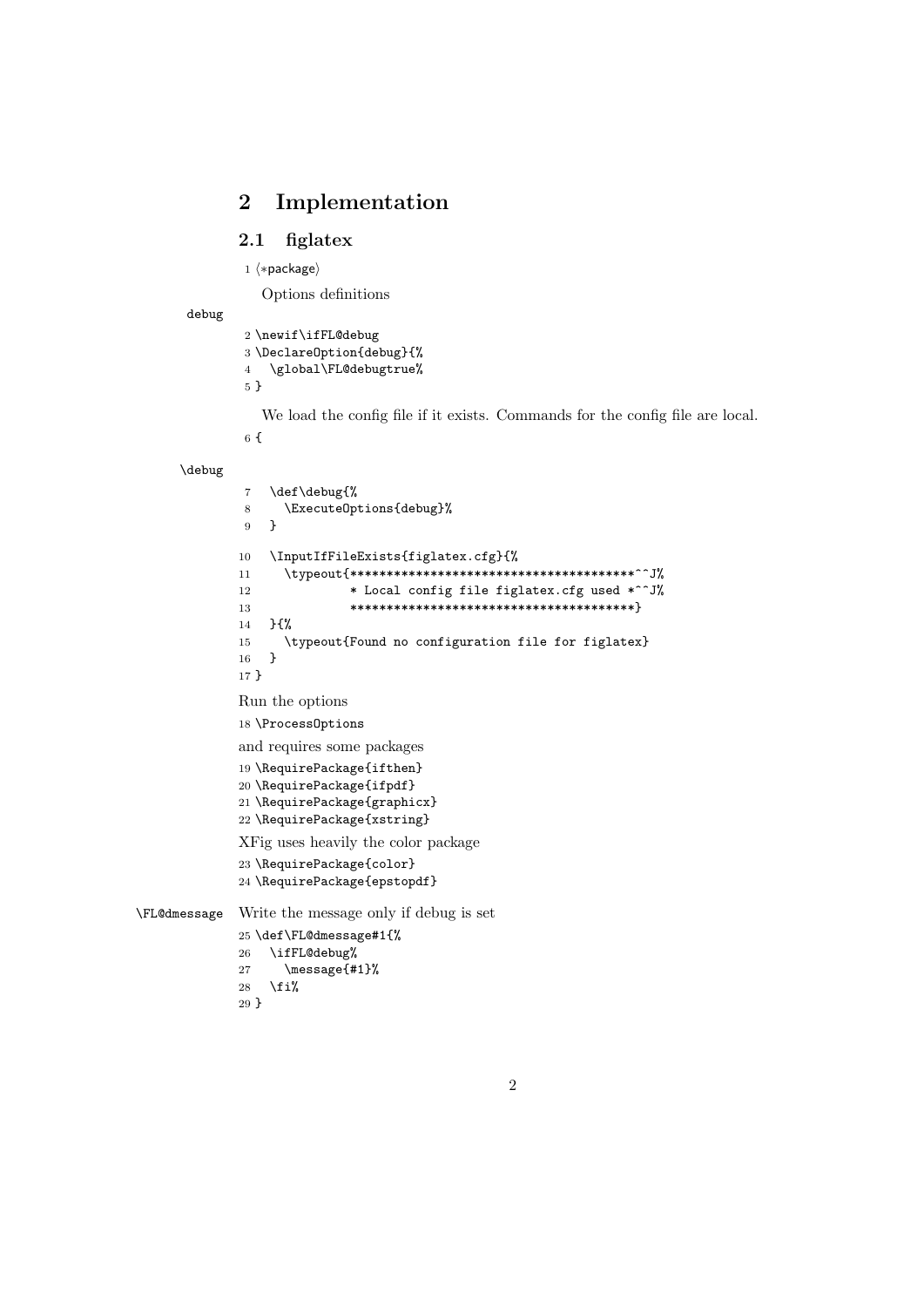```
\Ginclude@rawtex .pstex_t or .pdftex_t are loaded with \input
                 30 \def\Ginclude@rawtex#1{%
                 31 \FL@dmessage{<#1>}%
                 32 \bgroup%
                 33 \def\@tempa{!}%
                 34 \ifx\Gin@scaley\@tempa%
                 35 \let\Gin@scaley\Gin@scalex%
                 36 \else%
                 37 \ifx\Gin@scalex\@tempa\let\Gin@scalex\Gin@scaley\fi%
                 38 \fi%
                 39 \hbox{%
                 40 \Gscale@box{\Gin@scalex}[\Gin@scaley]{%
                 41 \def\Gin@scalex{1}%
                 42 \let\Gin@scaley\Gin@exclamation% needed for pdflatex
                 43 \FL@dmessage{<loading rawtex #1>}%
                 44 \input{#1}}}%
                 45 \egroup}
\Ginclude@figtex .fig are loaded with \includegraphics after modifying the name
                 46 \def\Ginclude@figtex#1{%
                 47 \message{<#1>}%
                 48 \bgroup%
                 49 \xdef\FL@filename{#1}%
                 50 \filename@parse{\FL@filename}%
                 51 \xdef\FL@filename{\filename@area\filename@base.\FL@figext}%
                 52 \FL@dmessage{<****loading fig \FL@filename>}%
                 53 \FL@includerawtexgraphics[]{\FL@filename}%
                 54 \egroup}
   \Gread@figtex .fig bounding box is the same as the corresponding .pstex_t or .pdftex_t
                 55 \newcommand{\Gread@figtex}[1]{%
                 56 %\typeout{Oh, file exists #1}%
                 57 \Gread@rawtex{#1}%
                 58 }
\Ginclude@svgtex .svg are loaded with \includegraphics after modifying the name
                 59 \def\Ginclude@svgtex#1{%
                 60 \message{<#1>}%
                 61 \bgroup%
                 62 \xdef\FL@filename{#1}%
                 63 \filename@parse{\FL@filename}%
                 64 \xdef\FL@filename{\filename@area\filename@base.\FL@svgext}%
                 65 \FL@dmessage{<****loading svg \FL@filename>}%
                 66 \FL@includerawtexgraphics[]{\FL@filename}%
                 67 \egroup}
   \Gread@svgtex .svg bounding box is the same as the corresponding .pstex_t or .pdftex_t
                 68 \newcommand{\Gread@svgtex}[1]{%
                 69 %\typeout{Oh, file exists #1}%
```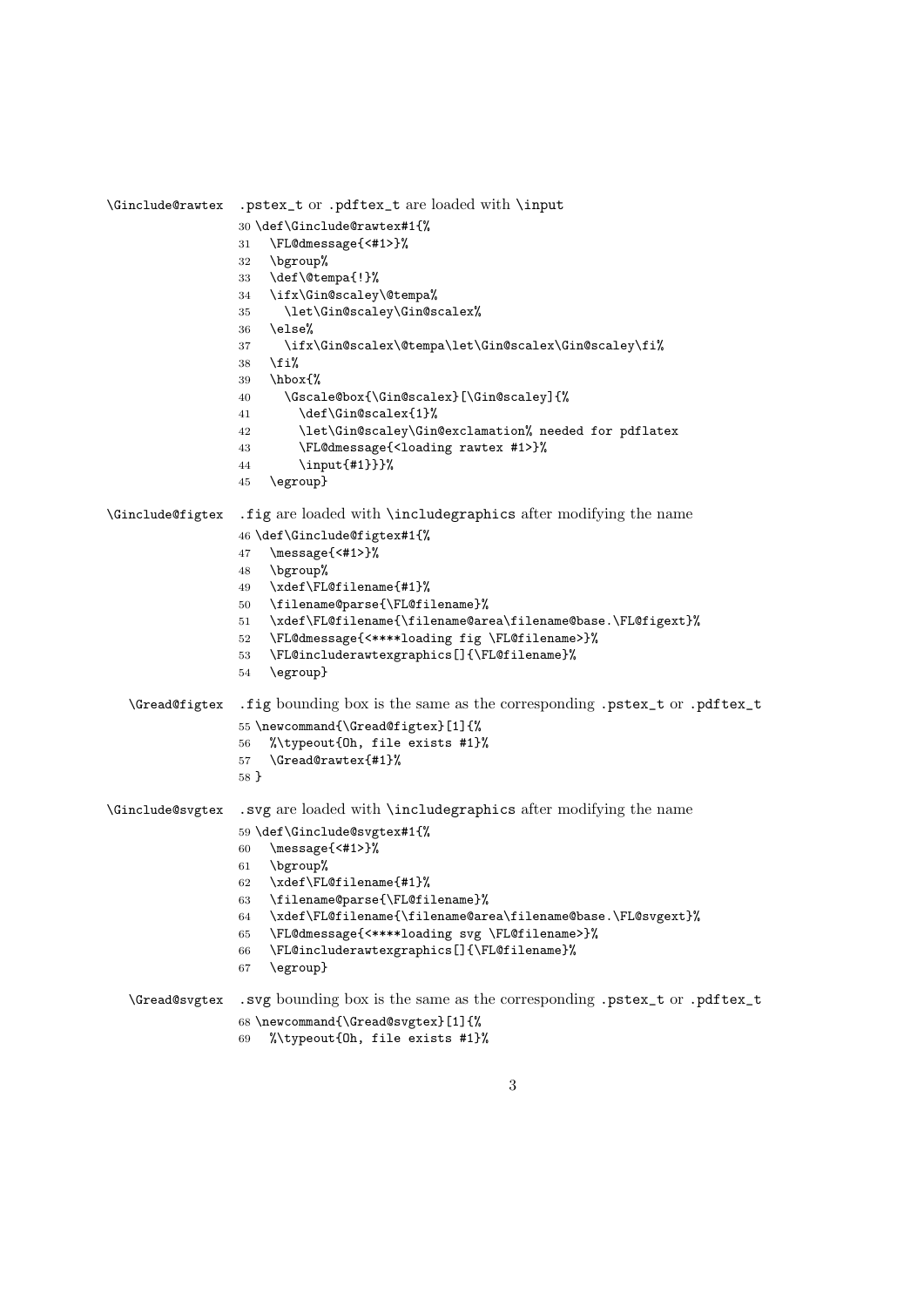\Gread@rawtex{#1}% }

Declare the right things depending whether we build a DVI or a PDF file.

72  $\if{pdf}$ 

PDF part

\def\FL@figext{pdftex\_t}%

\def\FL@svgext{pdftex\_t}%

To read bounding box information:

```
75 \let\Gread@rawtex\Gread@pdf%
```

```
76 \DeclareGraphicsRule{.pdftex}{pdf}{*}{}%
```
\DeclareGraphicsRule{.pdftex\_t}{rawtex}{.pdftex}{}%

```
78 \DeclareGraphicsRule{.fig}{figtex}{.pdftex}{}%
```

```
79 \DeclareGraphicsRule{.svg}{svgtex}{.pdftex}{}%
```
\else

DVI part

```
81 \def\FL@figext{pstex_t}%
```
\def\FL@svgext{pstex\_t}%

To read bounding box information:

```
83 \let\Gread@rawtex\Gread@eps%
```

```
84 \DeclareGraphicsRule{.pstex}{eps}{*}{}%
```
\DeclareGraphicsRule{.pstex\_t}{rawtex}{.pstex}{}%

```
86 \DeclareGraphicsRule{.fig}{figtex}{.pstex}{}%
```
\DeclareGraphicsRule{.svg}{svgtex}{.pstex}{}%

```
88 \fi
```
This command is not really necessary here (code could be added in \Ginclude@figtex). However, it's very convinient for the texdepends package.

```
89 \newcommand{\FL@includerawtexgraphics}[2][]{%
90 \includegraphics[#1]{#2}%
91 }
```
Addition of the subfig=name key for the options of the \includegraphicx[..]{..} macro.

```
92 \def\FL@exclamation{!}%
93 \let\FL@subfig@name\FL@exclamation%
94 \define@key{Gin}{subfig}{%
95 \typeout{using subfig #1}%
96 \def\FL@subfig@name{#1}%
97 }
98 \def\FL@sepdefault{_}%
```
We should ckeck if the  $#1$  file exists  $(XXX.\text{subfig})$  This is not yet done but texdepends divert this macro to record the dependency

```
99 \def\FL@subfig@check#1{%
100 }
```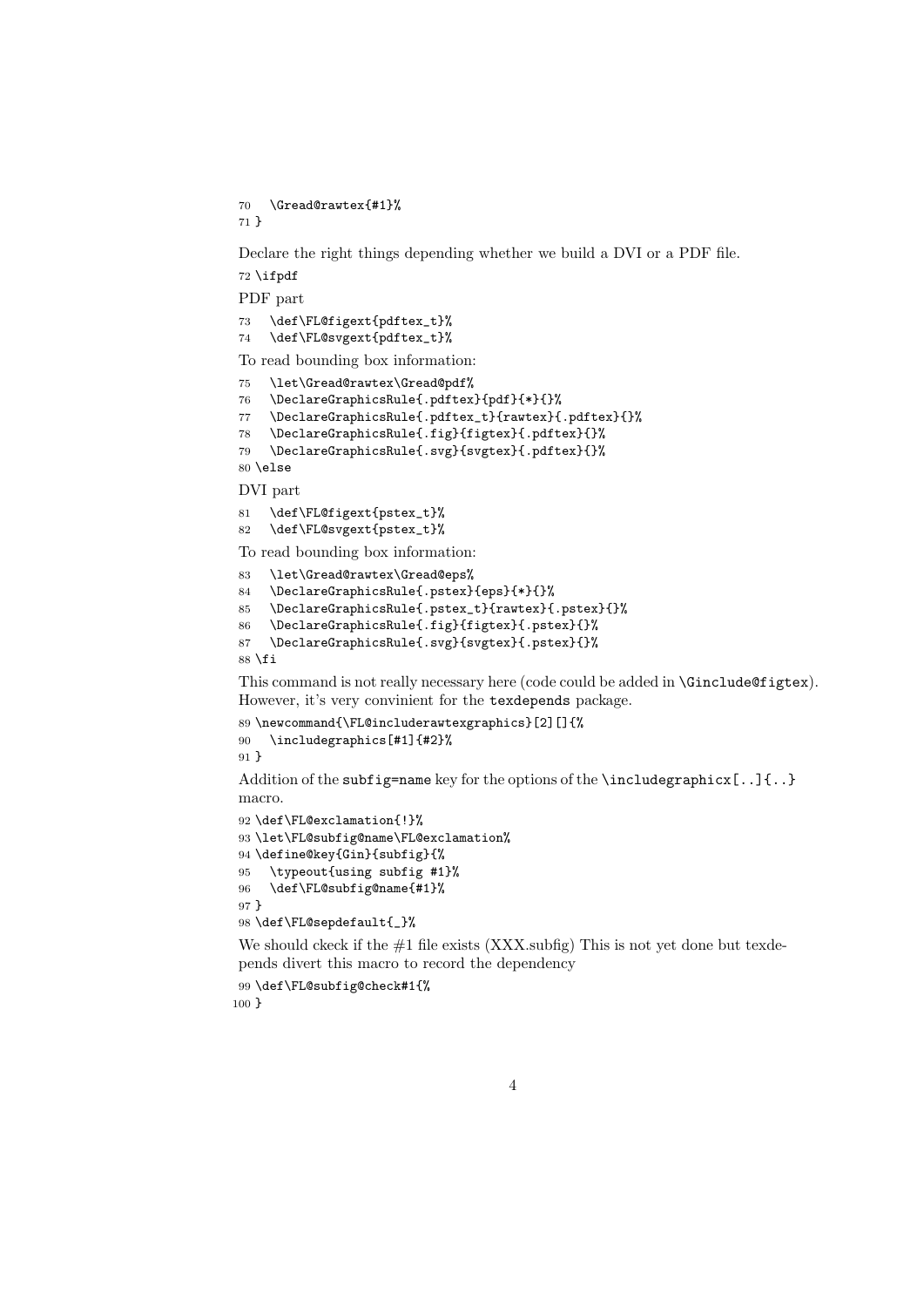We divert **\Gin@getbase** to modify the file name if the subfig key is used. \def\FL@Gin@getbase#1{%

```
102 \typeout{In getbase #1 with \FL@subfig@name / \FL@exclamation}%
103 \ifx\FL@subfig@name\FL@exclamation%
104 \else%
105 \typeout{getbase lets go (\filename@area)(\filename@base)(#1)}%
106 \IfStrEq*{#1}{.fig}{%
107 % If we're including a subfig
108 \IfFileExists{\filename@area\filename@base#1}{%
109 % If the original .fig file exists, just change the name so that
110 % it comprises the full path (file has been looked into
111 % texgraphics, etc.)
112 % Warning: the found filename is quoted :-(
113 \StrBetween[1,2]{\@filef@und}{"}{"}[\FL@filename@unquoted]
114 \filename@parse{\FL@filename@unquoted}%
115 % Check if the subfig file exists
116 \FL@subfig@check{\filename@area\filename@base.subfig}%
117 }\{%
118 % Else, write a warning (LaTeX will warn as well but it doesn't
119 % hurt)
120 \PackageWarning{figlatex}{No file
121 '\filename@area\filename@base#1'}%
122 }
123 % Add the subfig suffix to the fig name.
124 \edef\filename@base{\filename@base\FL@sepdefault\FL@subfig@name}%
125 }{%
126 }%
127 \IfStrEq*{#1}{.svg}{%
128 % If we're including a subfig
129 \IfFileExists{\filename@area\filename@base#1}{%
130 % If the original .svg file exists, just change the name so that
131 % it comprises the full path (file has been looked into
132 % texgraphics, etc.)
133 % Warning: the found filename is quoted :-(
134 \StrBetween[1,2]{\@filef@und}{"}{"}[\FL@filename@unquoted]
135 \filename@parse{\FL@filename@unquoted}%
136 % Check if the subfig file exists
137 \FL@subfig@check{\filename@area\filename@base.subfig}%
138 }{%
139 % Else, write a warning (LaTeX will warn as well but it doesn't
140 % hurt)
141 \PackageWarning{figlatex}{No file
142 '\filename@area\filename@base#1'}%
143 }
144 % Add the subfig suffix to the svg name.
145 \edef\filename@base{\filename@base\FL@sepdefault\FL@subfig@name}%
146 }{%
147 }%
```

```
148 \overline{148}
```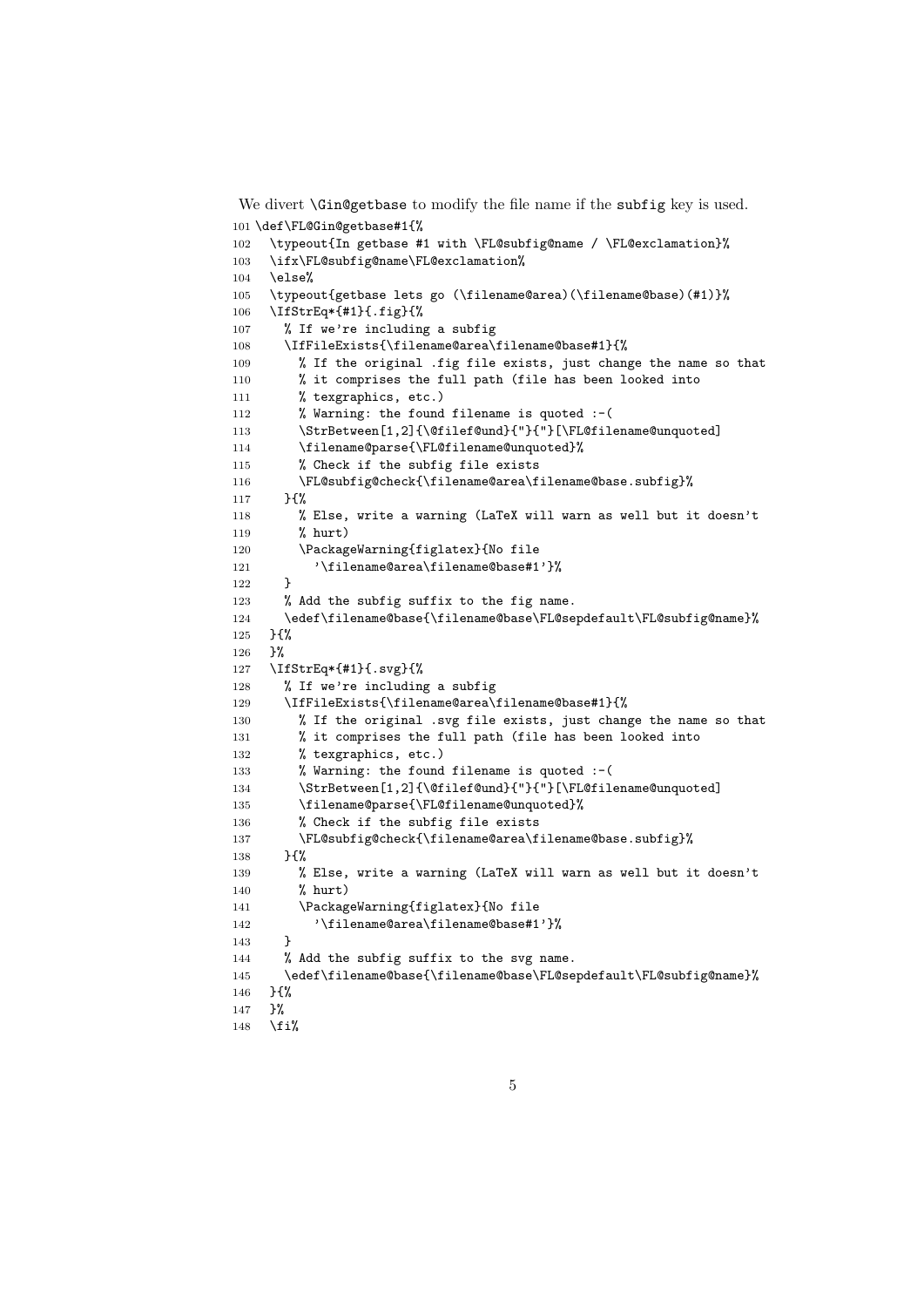```
149 \FL@orig@Gin@getbase{#1}%
150 }
151 \let\FL@orig@Gin@getbase\Gin@getbase
152 \let\Gin@getbase\FL@Gin@getbase
153
154 %\@namedef{Gin@rule@.fig}#1{%
155
156 %}
157 ⟨/package⟩
The sample config file figlatex.cfg...
158 ⟨∗config⟩
```
159 %\debug

```
160 ⟨/config⟩
```
## 2.2 texgraphicx

161 ⟨∗compat⟩

texgraphicx.sty was only a wrapper arround figlatex.sty. Now, an error is generated. 162 \PackageError{texgraphicx}{'texgraphicx' is now 163 gone\MessageBreak% 164 Please, switching to 'figlatex'

```
165 package\MessageBreak}{}
166 \ProcessOptions
```

```
167 ⟨/compat⟩
```
## Index

Numbers written in italic refer to the page where the corresponding entry is described; numbers underlined refer to the code line of the definition; numbers in roman refer to the code lines where the entry is used.

| Symbols                                                                                        | $\left\{\text{FL@figext } \ldots \ldots \ldots \quad 51, 73, 81\right\}$                                                                                                                         |
|------------------------------------------------------------------------------------------------|--------------------------------------------------------------------------------------------------------------------------------------------------------------------------------------------------|
| $\{\Omega$ namedef  154                                                                        | $\text{FL@filename} \dots \dots \dots \ 49-53, 62-66$                                                                                                                                            |
| debug (option) $\ldots \ldots \ldots \ldots \ldots$ 1, 2<br>\DeclareGraphicsRule  76-79, 84-87 | \FL@filename@unquoted<br>$\ldots \ldots \ldots \ldots 113, 114, 134, 135$<br>$\text{FEQGin@getbase}$ 101, 152<br>$\text{FEQ}$ includerawtexgraphics 53, 66, 89<br>\FL@orig@Gin@getbase  149, 151 |
| F                                                                                              | $\text{FEQsepedefault} \dots \dots \ 98, 124, 145$                                                                                                                                               |
| figlatex.cfg (option) $\ldots \ldots \ldots$ 1                                                 | $\FL@subfig@check$ $99, 116, 137$                                                                                                                                                                |
| $\FL$ @debugtrue  4                                                                            | \FL@subfig@name                                                                                                                                                                                  |
| $\F1$ @dmessage  25, 31, 43, 52, 65                                                            | $\ldots$ 93, 96, 102, 103, 124, 145                                                                                                                                                              |
| $\text{FE@exclamation} \dots 92, 93, 102, 103$                                                 | $\textsf{FLSvgext}$ 64, 74, 82                                                                                                                                                                   |